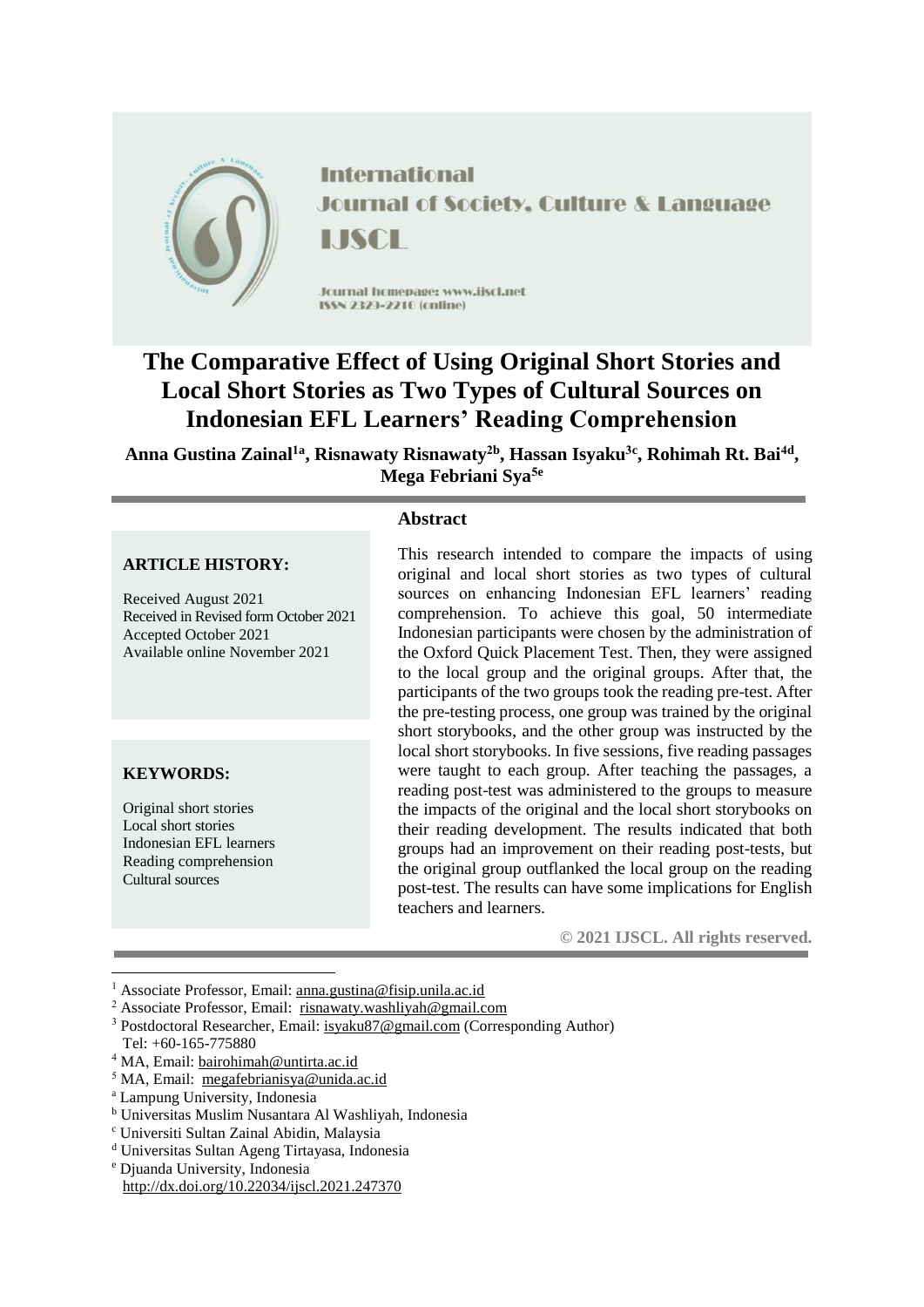## **1. Introduction**

Solution and convey<br>
Solution and the convergence of fact, stories have<br>
Solution and the convention cultures alive Stories<br>
Stories cultural knowledge from a generation to another. As a matter of fact, stories have the capacity to maintain cultures alive. Stories present a timeless connection to ancient legends, archetypes, traditions, and myths. The definition of short story distinguishes this type of literature from other types. In general, short stories are told to stories that can be longer than stories. A short story is like a window or windows that deals with the life of a character or characters, opens for a short time, and allows the reader to see what is happening through these windows to look at the moment. The character in the short story only shows himself and develops less (Surip et al., 2021; Tural & Cubukcu, 2021).

Short stories are considered as useful teaching resources since they expose the learners to the literature of English (Butler, 2002). In fact, true short stores are authentic materials. Wong, Kwok, and Choi (1995) stated that the time and the location authenticity distinguish authentic material from non-authentic material; these components are manifested in literature. True stories are real content because they show authentic incidents and pass on the real beliefs of the target culture or situation. Therefore, there are many real inputs in the literature (Ghosn, 1998). These inputs can be more effective and purposeful to the pupils than the other inputs obtained from other types of passages. Learners' interaction with authentic incidents and people can persuade them to keep on reading and make a purposeful situation for novel learning.

The theory that short stories are highly effective in teaching English is advocated by Pardede's (2010) study results on the interests, perspectives, and needs of the pupils in the Christian University of Indonesia towards the integration of the short stories in English language classrooms. The study indicated that most of the participants fundamentally discovered that short stories are useful and attractive to be used as authentic resources for language contexts. The majority of the participants were in agreement with the integration of short stories in language classrooms and believed that short stories could assist students in reaching better command of English language competencies. They also stated that English instructors needed to learn how to apply short stories in their teaching process (Pardede, 2011). Moreover, the results of the research indicated that there was a positive and significant relationship between the perceptions and the interests of the students (Pardede, 2011).

Short stories are greatly beneficial in developing the learners' word knowledge and reading ability. The outcomes of the research conducted by Lao and Krashen (2000) that compared the effects of the literature-based passages with the non-literature-based passages on developing vocabulary and reading skills of a group of students indicated that those students who were trained by the literature-based passages outperformed those students who received the treatment by non-literature-based passages.

Applying short stories in the EFL classes can subject the students to valuable opportunities for educational, intellectual, cultural, and linguistic enhancement. The short story is regarded as one of the literal materials that can be employed in the EFL classes to develop language skills, activate learners, and boost their cultural knowledge and tolerance (Luby, 2019). Bouache (2010) states that because the main purpose of the short stories is to amuse and inform, they maintain interest alive in the classes and activate pupils with authentic and cultural values. They produce a pleasant atmosphere and a good and enjoyable context. King (2001) says that short stories can be used as engines and a strong and activating resource for helping students integrate and learn the language.

Collie and Slater (1991) mention four merits for applying short stories for English instructors. First, short stories are convenient because they are long enough to be told in one or two lessons. Second, short stories are not complex for learners. Third, short stories possess different options for diverse tastes and interests. Fourth, they can be applied to all ages, classes, and proficiency levels.

Short stories can be applied to help EFL students enhance their reading apprehension (Wernicke, 2020). Pressley (2000) defines reading comprehension as the capability to extract meanings from what is read. Reading comprehension entails various reading skills such as the recognition of the word, fluency,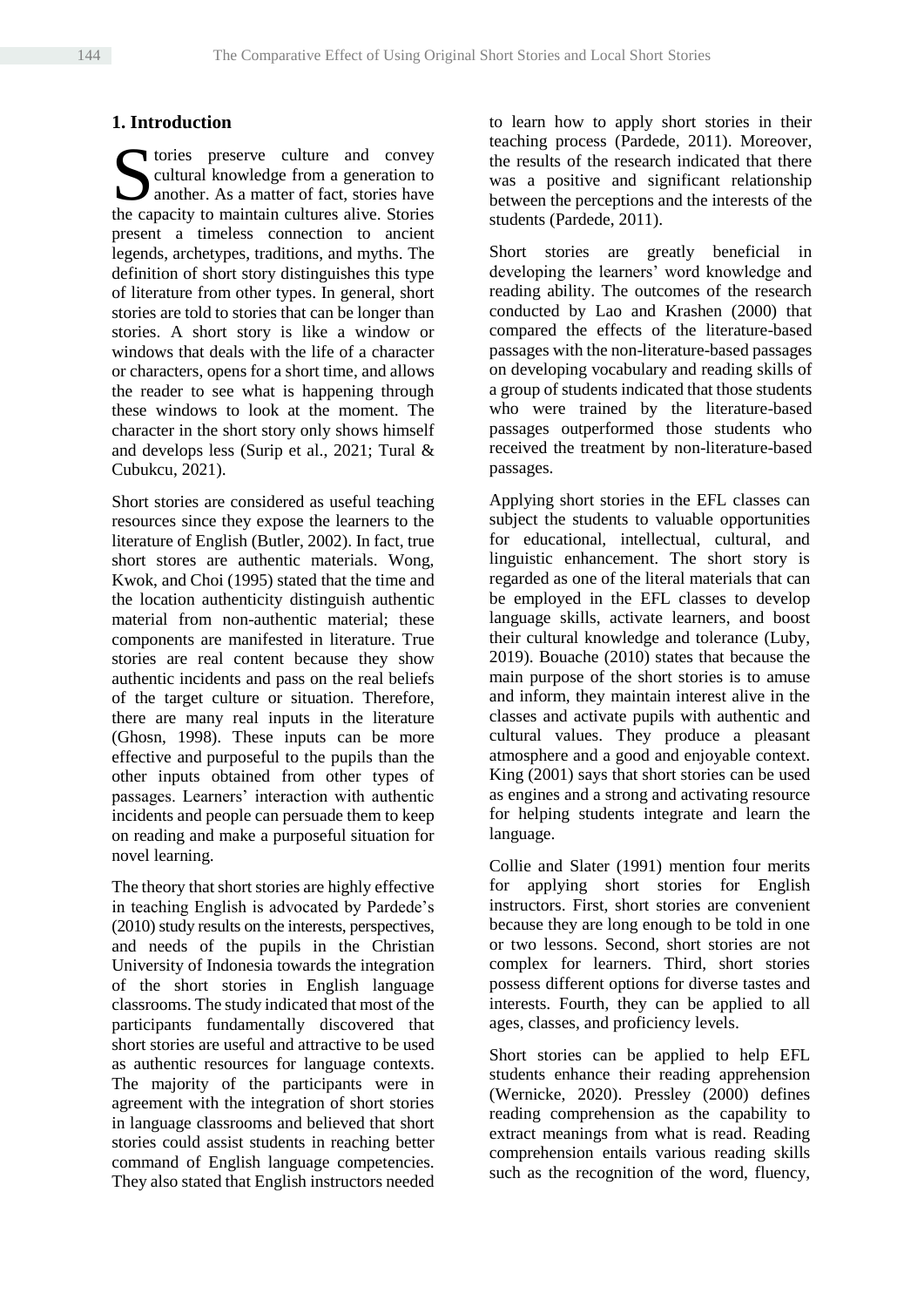word knowledge, and background knowledge to be applied quickly so that the readers gain knowledge from the passage. Based on Block (2004), reading apprehension is a complex procedure in which readers possess a primary part in understanding the meanings from the passage by using the existing skills. Tompkins (2011) asserts that reading apprehension is the level of understating a text. He says that comprehension is an innovative process based on four skills, including semantics, syntax, phonology, and pragmatics. In general, apprehension is considered a state of mind where a person doesn't completely understand the meaning of an idea or message presented to him. In contrast, comprehension is a state of mind where he can entirely understand the meaning of the idea or message presented to him.

Even though teaching/learning reading has a vital effect on learning English as either a second or foreign language, Day and Bamford (1998) assert that L2 learners are often reluctant to read since they consider reading as an unpleasant and painful process to the extent that the lack of reading results in the scarcity of word that is a serious difficulty for L2 learners. One reason for poor reading performance may be a lack of interest in reading passages.

Reading is related to academic accomplishment, as pupils who want to read routinely conduct better than the learners who do not read routinely (Al-Mahrooqi & Denman, 2016; Konyratbayeva et al., 2021). Therefore, reading is a vital skill that needs to be focused on. Being a proficient reader makes it simpler for the students to gain sufficient exposure to the target language, which in turn facilitates the improvement of the other language skills required to be language users. Those who are living in a foreign language situation have minimal opportunities to listen to meaningful inputs. Therefore, reading is an effective method to help the improvement of learners' language competencies. Nonetheless, Mahrooqi (2012) discovered that reading is not a developed skill among EFL learners. Thus, Indonesian instructors must search for nice and attractive passages to guarantee learners' involvement; an appropriate literary passage can be adequate for this goal.

## **2. Theoretical Framework**

Pathan (2012) declared that incorporating short stories into English language teaching can boost learners' language competencies more effectively. Investigations have verified that reading can influence the learners' academic achievement positively since reading fosters other skills of the language (Al-Mahrooqi, 2012). Short stories have some advantages. Firstly, they can increase the pupils' motivations since they are naturally more attractive (Peacock, 1997). Appropriate true short stories capture the pupils' heed ascertaining that they do the tasks. True short stories familiarize the pupils with the elements of the target cultures (Goldberg, 2006). They can introduce the values, traditions, and standards of other cultures that persuade EFL learners to keep on reading to get more familiar with the target cultures. According to Fawkes (2001), authentic resources such as short stories can underline the differences and the similarities in the traditions and the lives of different cultures; thus, pupils obtain a factual knowledge of the globe by finding real resources.

Secondly, Pathan (2012) verified the significant effects of applying short stories in enhancing the reading competency of EFL students. Employing true short stories in teaching English can persuade the learners to read more even when they are not present in the school context. Short stories are commonly useful for extensive reading, and they give the learners the opportunities to infer the meanings from the reading texts (Khatib, Rezaei, & Derakhshan, 2011). When the students are exposed to such practices, their reading abilities can develop. Usually, short stories have simple structures, and the sequences of incidents cause it even simpler to comprehend the presented passages.

Thirdly, real materials or contents enable learners to understand how vocabularies are utilized in authentic situations, which permits students to reach a comprehension of how word functions in authentic contexts (Friedman, 2011). Therefore, students reach an appropriate chance to understand the novel vocabularies applied in an authentic situation and to use the vocabulary items they already learned. Siahaan (2012) stated that the features of short stories such as the incidents and the actions of the involved figures could help the students to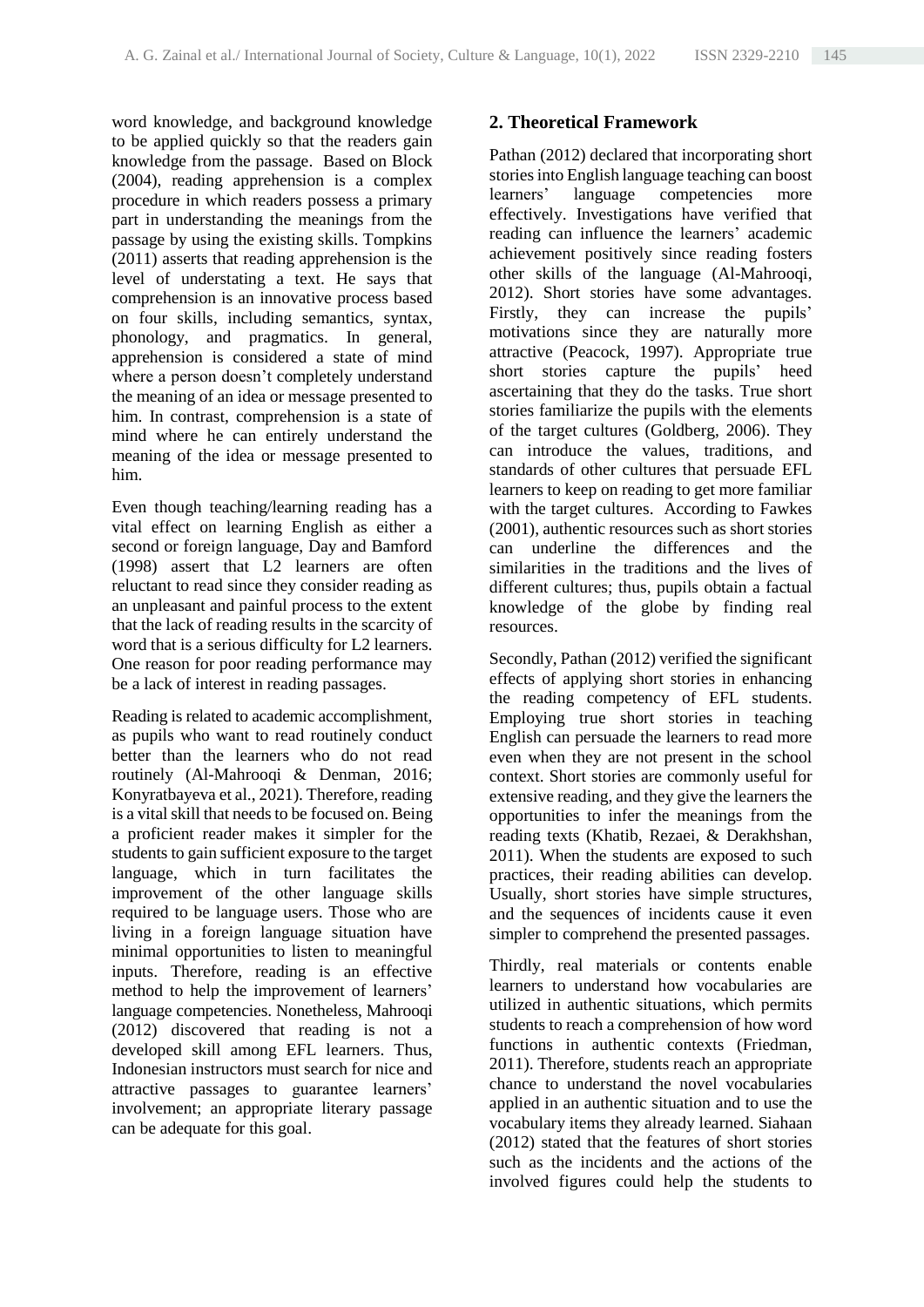make the meanings from the contexts. This aids the learners to learn the novel vocabularies indirectly by the context. Siahaan (2012) stated that learners' word knowledge boosts after reading a story three times without the teachers' instruction. Rashid, Vethamani, and Abdul Rahman (2010) argued that literature is full of different vocabularies and structures. Hence, story reading gets the learners familiar with the collocations of the target vocabularies and their spellings. Generally, short stories suggest an adequate chance for learning and teaching new vocabularies.

Fourthly, reading storybooks can help the learners learn how the sentences are formed and function. In addition, reading storybooks can aid the students how to link different ideas in a text (Rashid et al., 2010). Because of constant exposure to the literature, different structures would be unintentionally inserted in pupils' writing pieces that would empower their writing capabilities. Butler (2002) showed that literature contains real styles that assist learners in figuring out how diverse sentences and vocabularies are naturally used. These styles can contribute learners in producing normal use of different vocabularies and sentences to gain an adequate proficiency in the target language. Good writers are usually good readers, and the texts that are based on the literature are good models of a good writing piece.

Fifthly, the learners' interaction with the literature supplies a suitable chance to improve their communicative competencies (Butler, 2002). Reading storybooks can raise some topics for argumentations or customs for comparisons that persuade the learners to speak and show their attitudes. These argumentations happen in a relaxed context since they are open to subjectivity. Storybooks have original conversations, subjecting pupils to daily English, that the pupils finally use in their routine life (Pathan, 2012). Because storybooks are simple for memorizing and remembering, various parts of these books are simply kept in the mind of the learners and will be reminded in the next communications.

Soleimani and Akbari (2013) investigated the effects of storytelling on Iranian preschool students' word learning in English. To this end, 31 pupils from two diverse preschools with similar language education and similar English proficiency level were chosen. The age of the participants was 6, and they started to learn English as a foreign language. A quasiexperimental design including one pre-test and one post-test was applied in this research; each test contained 30 items that were designed based on the pictures related to the storybook. To analyze the gathered data, a paired t-test was applied, and the results demonstrated that telling stories developed Iranian preschool students' word learning.

Karabacaka and Erdema (2014) conducted an empirical investigation on fifth-grade pupils to show the effects of English short stories on the students' success in learning the English language. Two groups of participants were selected to do this study in İstanbul province, Turkey. The data taken from the experimental and the control groups were analyzed by using SPSS by applying a t-test to compare the mean scores of the participants. It was indicated that applying short stories of English enhanced language learning in comparison with the conventional strategies and methods.

Khalili and Rezvani (2015) inspected the impacts of reading online and paper-based (traditional) storybooks on Iranian EFL students' reading skills. Sixty subjects were assigned to two homogeneous groups to do this study. Then, both groups were administered a pre-test. After that, 20 short stories were chosen and administered to the students in the experimental group in a language lab from ESL Fast website. The participants in the other group read similar texts in a print-based format. Eventually, when the treatment ended, the respondents took the post-test of reading. The outcomes indicated that reading online storybooks affected the students' reading comprehension performance positively and significantly. In addition, it was discovered that the experimental group outflanked the printbased reading group.

Al Siyabi (2017) intended to examine the learners' perspectives of reading true short stories and their advantages. The data of the research were gathered by observing 19 level D learners from Oman country. The research outcomes showed that applying storybooks in English classes was attractive and had high power as an instrument to enhance English language abilities. The purposeful situation produced by the true short stories caused it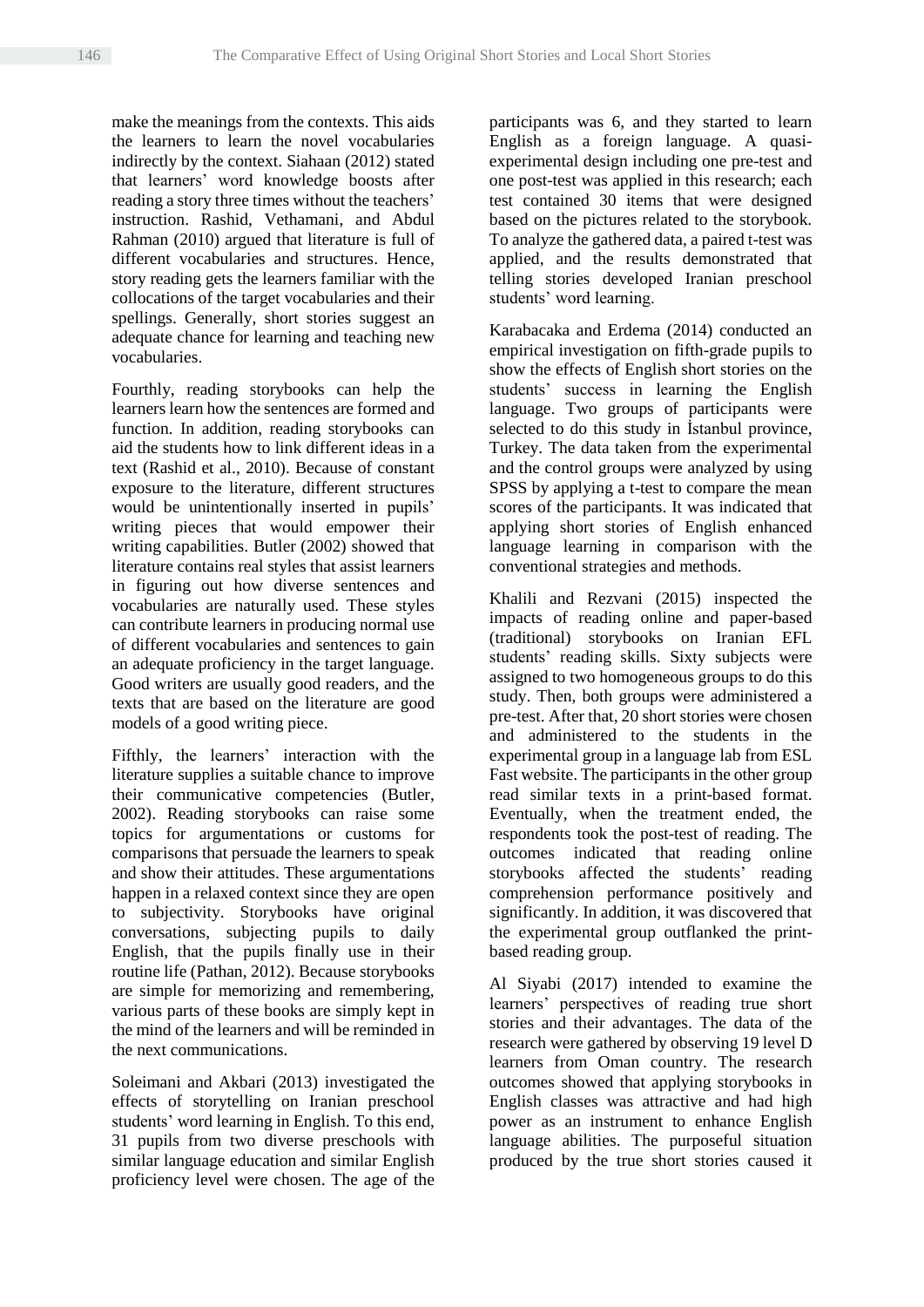much simpler for the teachers to manage and control the classrooms.

Ompusunggu (2018) inspected the effects of short stories on boosting the students' speaking skill. To fulfill the goal, two groups of experimental (*n*=30) and conventional (*n=*30) were chosen out of 160 students from Jakarta and were given a pre-test and post-test. The experimental group was instructed speaking applying short stories, but the conventional participants were instructed to speak in a traditional fashion. The results of his study indicated that using short stories developed the participants' speaking skills significantly.

After reviewing the literature, this research aimed to highlight the significance of short stories in Indonesian educational contexts in general. Particularly, this research intended to compare the impacts of the original short stories and the local short stories on enhancing the reading comprehension of Indonesian EFL students.

Regarding this objective, this research aimed to answer the question posed below:

**RQ.** Are there any significant differences between the original and the local short stories regarding their effectiveness on Indonesian EFL learners' reading comprehension?

According to the question raised above, the following null hypothesis was recommended:

**H01.** There are not any significant differences between the original and the local short stories regarding their effectiveness on Indonesian EFL learners' reading comprehension.

## **3. Methodology**

## **3.1. Design of the Study**

The research followed a quasi-experimental study with a quantitative method in the data collection procedure. The design of this study was based on a quasi-experimental method (pre-test- treatment- post-test). This study consisted of two experimental groups while focusing on the variable of the original short storybooks and the local short storybooks as the independent variables, and reading comprehension as the dependent variable. The control variables of the study were the age and proficiency level of the participants.

### **3.2. Participants**

After deciding to do the present study, the researchers selected some students to carry out the treatment on them. The participants of this study included the intermediate EFL learners in Indonesia. This research was conducted with the participation of 50 Indonesian EFL students. The researchers chose the available EFL learners in two private language institutes in Indonesia. The respondents got homogeneous by the administration of an Oxford Quick Placement Test (OQPT). Both female and male EFL learners were included in this study (29 males and 21 females). The participants were aged 21 to 27. The researchers assigned the selected respondents to two equal groups, one of them was trained by the original short storybooks, and the other group was taught by the local short storybooks. Meanwhile, the sample was based on convenience.

## **3.3. Instruments**

The first tool that was applied in the current research to homogenize the respondents was the OQPT. It was employed to assist the researchers in choosing homogeneous participants. This instrument contained 60 multiple-choice items, and according to its results, the students who scored between 40 and 47 were intermediate and were chosen as the subjects of the research.

The second tool employed in the present research was a researcher-designed reading comprehension pre-test which included 20 objective items (true/false, short answer, and multiple-choice). The researchers calculated the reliability of the pre-test by using KR-21  $(r=.88)$ . In addition, the validity of the reading pre-test was verified by a group of English instructors. This test was administered to assess the reading comprehension of the respondents before carrying out the instruction.

The last instrument applied in this research was a reading post-test that was prepared by the researchers. Similar to the pre-test, the post-test included 20 objective items (true/false, short answer, and multiple-choice). The reliability of the reading post-test was computed by using KR-21 ( $r = .85$ ). Its validity was confirmed by a panel of English experienced professors. This test was administered to the respondents to assess the effectiveness of the instruction on their reading comprehension.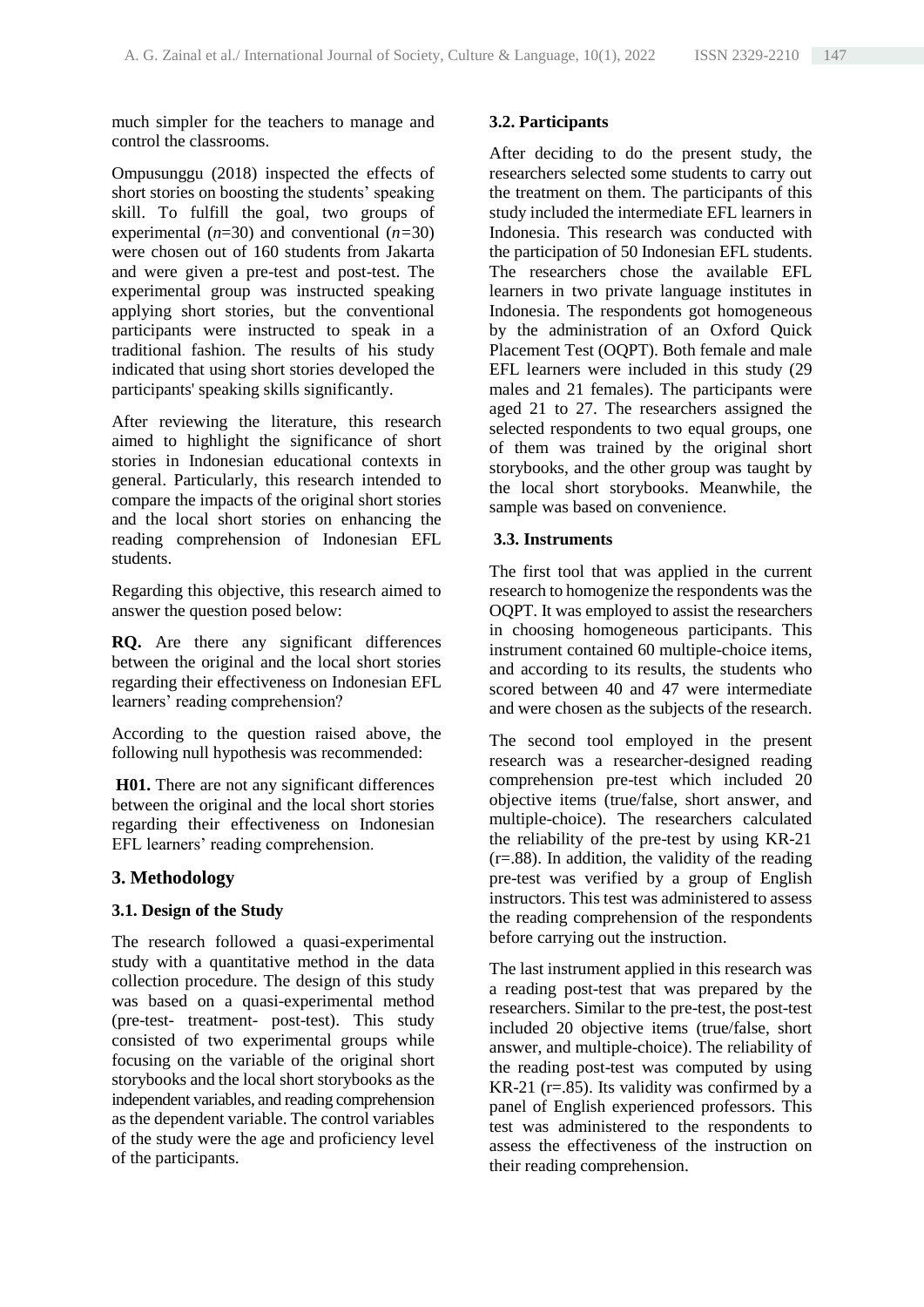#### **3.4. Data Collection Procedure**

To conduct the present research, the researchers attended the two English institutes of Indonesia and gave the OQPT to 81 Indonesian learners to measure their proficiency level in English. Then, they chose 50 intermediate learners and assigned them randomly to two groups. After that, the two groups took the reading pre-test. After pre-testing, one group was trained by the original short storybooks, and the other group was instructed by the local storybooks. The original short storybooks included reading texts related to the English culture, but the local short storybooks contained reading passages related to the Indonesian culture. In five sessions, five reading texts were taught to each group. After teaching the text, a reading post-test was carried out in order to compare the impacts of the original short storybooks and the local short storybooks on the participants' reading improvement. After conducting the post-test, the scores of the pre-test and the post-test received statistical analyses.

#### **3.5. Data Analysis**

For finding a logical answer to the research question, the analyses of the data were performed by applying Statistical Package for Social Science (SPSS) software version 22. First, the Kolmogorov-Smirnov (K-S) test was used for checking the data normality. Second, descriptive statistics such as standard deviation and mean scores were computed. Eventually, to investigate the effects of the instruction on Indonesian EFL students' reading improvement, the researchers used a paired samples t-test and an independent samples t-test. The paired samples t-test was applied for comparing the pre and post-tests of each group, and the independent samples t-test was used for comparing the two group's pre and post-tests with each other.

### **4. Results**

This section reports the analyses of the data gathered through the process of the data collection. Both descriptive statistics and inferential statistics were used to analyze the collected data. The details are presented below.

#### **Table 1**

*One-Sample Kolmogorov-Smirnov Test (Groups' Reading Pre and Post-tests)*

| $\cdot$                                   | $\mathbf{I}$          | $\cdot$  |        |        |          |  |
|-------------------------------------------|-----------------------|----------|--------|--------|----------|--|
|                                           |                       | Original | Local  | Local  | Original |  |
|                                           |                       | pre      | Pre    | Post   | post     |  |
| N                                         |                       | 25       | 25     | 25     | 25       |  |
| Normal                                    | Mean                  | 14.18    | 14.40  | 16.18  | 18.14    |  |
| Parameters <sup>a<sub>,,b</sub></sup>     | <b>Std. Deviation</b> | 2.89     | 2.79   | 1.85   | 1.51     |  |
| <b>Most Extreme</b><br><b>Differences</b> | Absolute              | .19      | .19    | .20    | .15      |  |
|                                           | Positive              | .15      | .17    | .20    | .15      |  |
|                                           | Negative              | $-.18$   | $-.18$ | $-.11$ | $-.09$   |  |
| Kolmogorov-Smirnov Z                      |                       | .88      | .91    | 1.01   | .70      |  |
| Asymp. Sig. (2-tailed)                    |                       | .49      | .30    | .56    | .89      |  |
| a. Test distribution is Normal.           |                       |          |        |        |          |  |
| b. Calculated from data.                  |                       |          |        |        |          |  |

According to the findings of the KS test in the above table, the distribution of the scores is normal as the results of the parametric statistics

such as independent samples t-test and paired samples t-test were applied to gain the findings.

#### **Table 2**

*Descriptive Statistics of Reading Pre-test of Both Groups*

|          |   | Mean  | Std. Deviation | Std. Error Mean |
|----------|---|-------|----------------|-----------------|
| Local    | ∼ | 14.40 | 2.19           | .87             |
| Original | ت | 14.18 | 2.19           | .85             |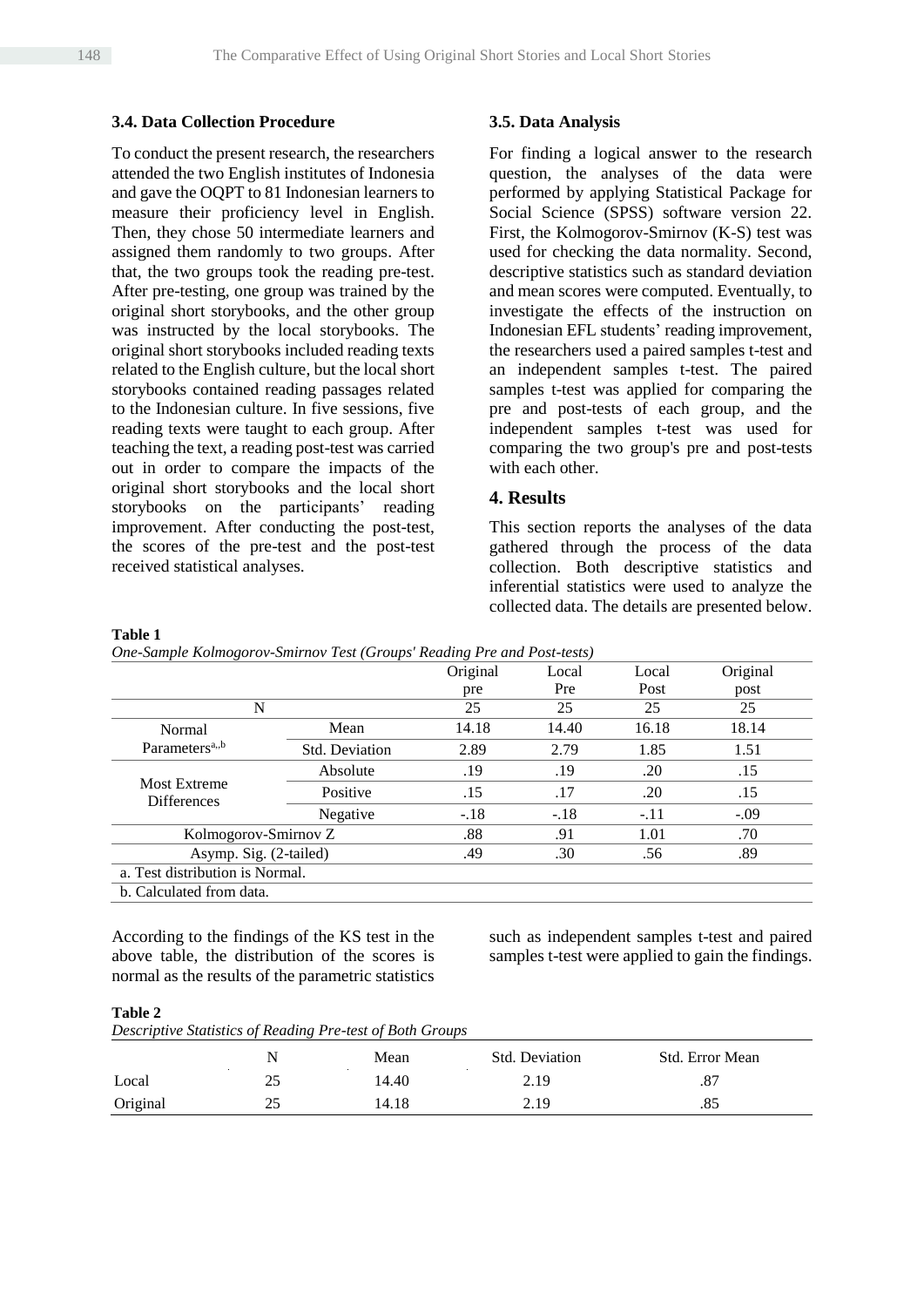As shown in the above table, the mean score of the local group is 14.40, and the mean score of the original group is 14.18 in the reading pretest. Their mean scores seem almost equal.

#### **Table 3**

*Inferential Statistics of Reading Pre-test of Both Groups*

|                                | Levene's Test for<br>Equality of<br>Variances |      |     |       |                       | t-test for Equality of Means |                                     |         |                                                 |
|--------------------------------|-----------------------------------------------|------|-----|-------|-----------------------|------------------------------|-------------------------------------|---------|-------------------------------------------------|
|                                |                                               |      |     |       |                       |                              |                                     |         | 95% Confidence<br>Interval of the<br>Difference |
|                                | F                                             | Sig. | T   | df    | $Sig. (2-$<br>tailed) | Mean                         | Std. Error<br>Difference Difference | Lower   | Upper                                           |
| Equal variances<br>assumed     | .04                                           | .80  | .56 | 48    | .54                   | .48                          | .70                                 | $-2.13$ | 3.09                                            |
| Equal variances<br>not assumed |                                               |      | .59 | 47.94 | .54                   | .48                          | .70                                 | $-2.13$ | 3.09                                            |

According to the results of the independent samples t-test in the above table, we can say that both groups had the same reading proficiency

in the pre-test since Sig (.54) is greater than 0.05.

#### **Table 4**

*Descriptive Statistics of Reading Post-test of Both Groups*

|          |          | N  | Mean  | Std. Deviation | Std. Error Mean |
|----------|----------|----|-------|----------------|-----------------|
| Posttest | Local    | 25 | 16.18 | 2.62           | .32             |
|          | Original | 25 | 18.14 | 2.50           | .35             |

As displayed in Table 4, the mean score of the local group is 16.18, and the mean score of the original group is 18.14 in the reading post-test.

It seems that the groups did differently in the reading post-test.

#### **Table 5**

*Inferential Statistics of Reading Post-test of Both Groups*

|                                | Levene's Test for<br>Equality of<br>Variances |      |         |       |                       | t-test for Equality of Means |                                     |                                                 |         |
|--------------------------------|-----------------------------------------------|------|---------|-------|-----------------------|------------------------------|-------------------------------------|-------------------------------------------------|---------|
|                                |                                               |      |         |       |                       |                              |                                     | 95% Confidence<br>Interval of the<br>Difference |         |
|                                | $\mathbf F$                                   | Sig. | T       | df    | $Sig. (2-$<br>tailed) | Mean                         | Std. Error<br>Difference Difference | Lower                                           | Upper   |
| Equal variances<br>assumed     | 1.12                                          | .29  | $-8.62$ | 48    | .00.                  | $-4.17$                      | .57                                 | $-5.12 - 3.11$                                  |         |
| Equal variances<br>not assumed |                                               |      | $-8.62$ | 46.13 | .00.                  | $-4.17$                      | .57                                 | $-5.12$                                         | $-3.11$ |

According to the outcomes presented in Table 5, we can claim that the original group did better than the local group on the reading posttest because Sig (.00) is less than .05.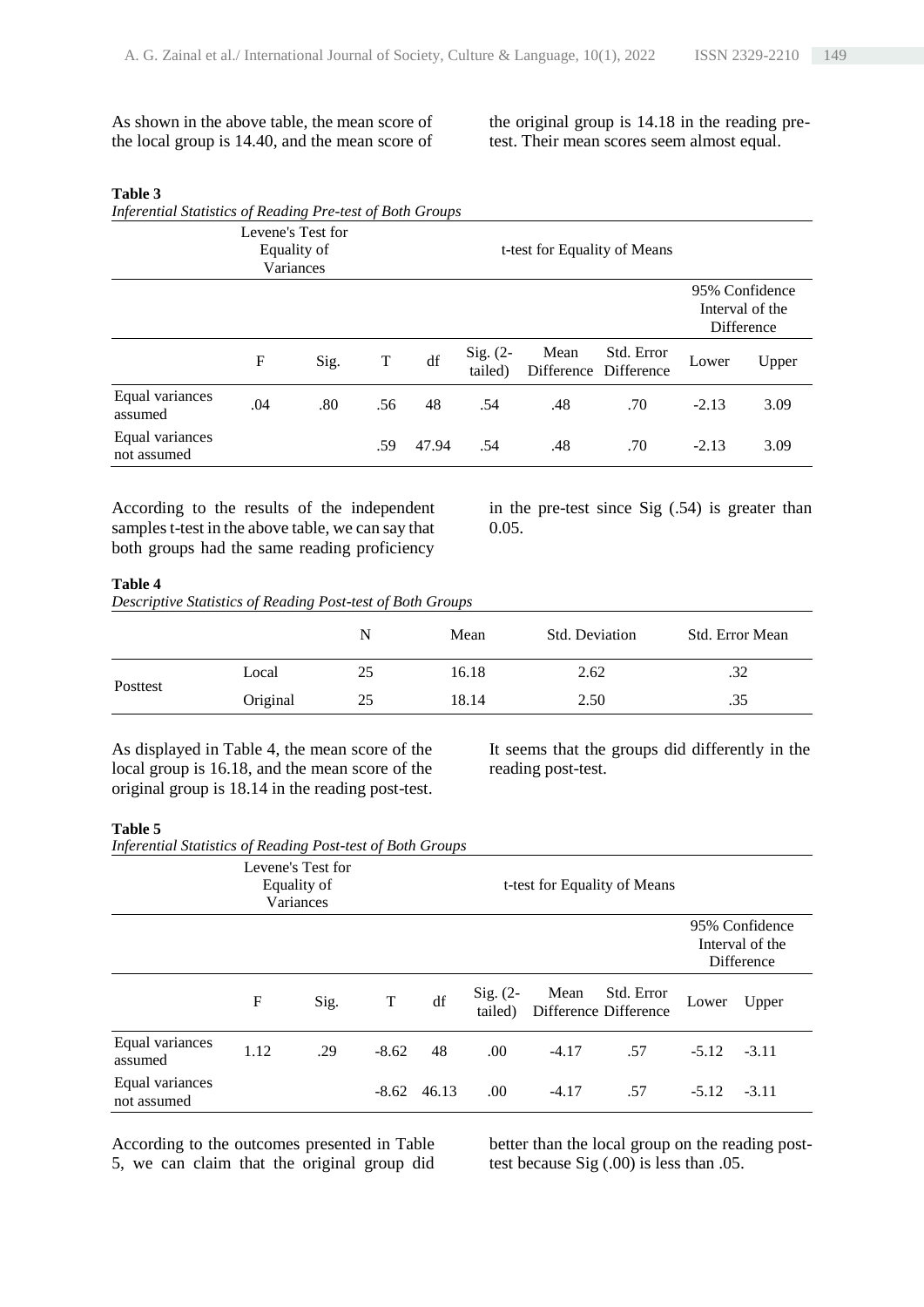|                   | Mean  |    | Std. Deviation | Std. Error Mean |
|-------------------|-------|----|----------------|-----------------|
| Local Pre         | 14.40 | 25 | 2.37           | .27             |
| <b>Local Post</b> | 16.18 | 25 | 1.62           | .12             |
| Original Pre      | 14.18 | 25 | 2.81           | .76             |
| Original Post     | 18.14 | 25 | 1.57           | .65             |

**Table 6** *Paired Samples Descriptive Statistics of Pre and Post-tests of Both Groups*

Based on the above table, the mean scores of the local group on the pre and post-tests are 14.40 and 16.18, respectively, and the mean scores of the original group on the pre and posttests are 14.18 and 18.14, respectively.

### **Table 7**

|  | Paired Samples Inferential Statistics of Pre and Post-tests of Both Groups |  |
|--|----------------------------------------------------------------------------|--|
|  |                                                                            |  |

| <b>Paired Differences</b>      |         |                   |                    |                                              |         |         |    |                       |
|--------------------------------|---------|-------------------|--------------------|----------------------------------------------|---------|---------|----|-----------------------|
|                                |         |                   |                    | 95% Confidence Interval<br>of the Difference |         | t       | df | Sig. $(2-$<br>tailed) |
|                                | Mean    | Std.<br>Deviation | Std. Error<br>Mean | Lower                                        | Upper   |         |    |                       |
| Local Pre<br><b>Local Post</b> | 1.00    | 3.04              | .16                | $-.20$                                       | 3.20    | 1.54    | 24 | .03                   |
| Original Pre<br>Original Post  | $-3.64$ | 1.57              | .59                | $-3.26$                                      | $-3.94$ | $-1.54$ | 24 | .00                   |

In order to figure out if the local group had any improvement in their post-test, a paired samples t-test was used, and its outcomes indicate that there is a difference between the performances of this group before and after the treatment. We can say that this group had an improvement in their reading post-test. The outcomes of the second paired samples t-test in the above table show that the original group had an enhancement in their reading post-test since Sig (.00) is less than 0.05.

In a nutshell, the results show that the treatment (the original and the local short stories) developed the reading comprehension of both groups. The results demonstrate that the original short story was more effective on reading comprehension than the local short story.

## **5. Discussion**

Having collected the data, the researchers analyzed them so as to answer the research question. The findings showed both groups (the local and the original groups) had an improvement on their reading post-tests, but the original group outflanked the local group. Consequently, the null hypothesis of the research, "There are not any significant differences between the original and the local short stories regarding their effectiveness on Indonesian EFL learners' reading comprehension" is rejected. Indeed, the original group obtained better scores in their reading post-test. This can be ascribed to the attractive features that the original short stories possess.

The original short stories can likely have a much greater effect on the intermediate proficiency level because they contain more authentic materials and contents about the English language, e.g., pragmatic components, idiomatic expressions, etc. Short stories can persuade and encourage EFL learners and make a lively and enjoyable learning situation. Since the contents and the structures of the original English short stories are more natural than the local English short stories, the students in the original group outflanked the learners in the local group.

The results of our research are in agreement with Ompusunggu (2018), who inspected the effects of short stories on boosting EFL students' speaking ability. His study's findings revealed that using short stories could produce a remarkable effect on the EFL students' speaking skill improvement. In addition, our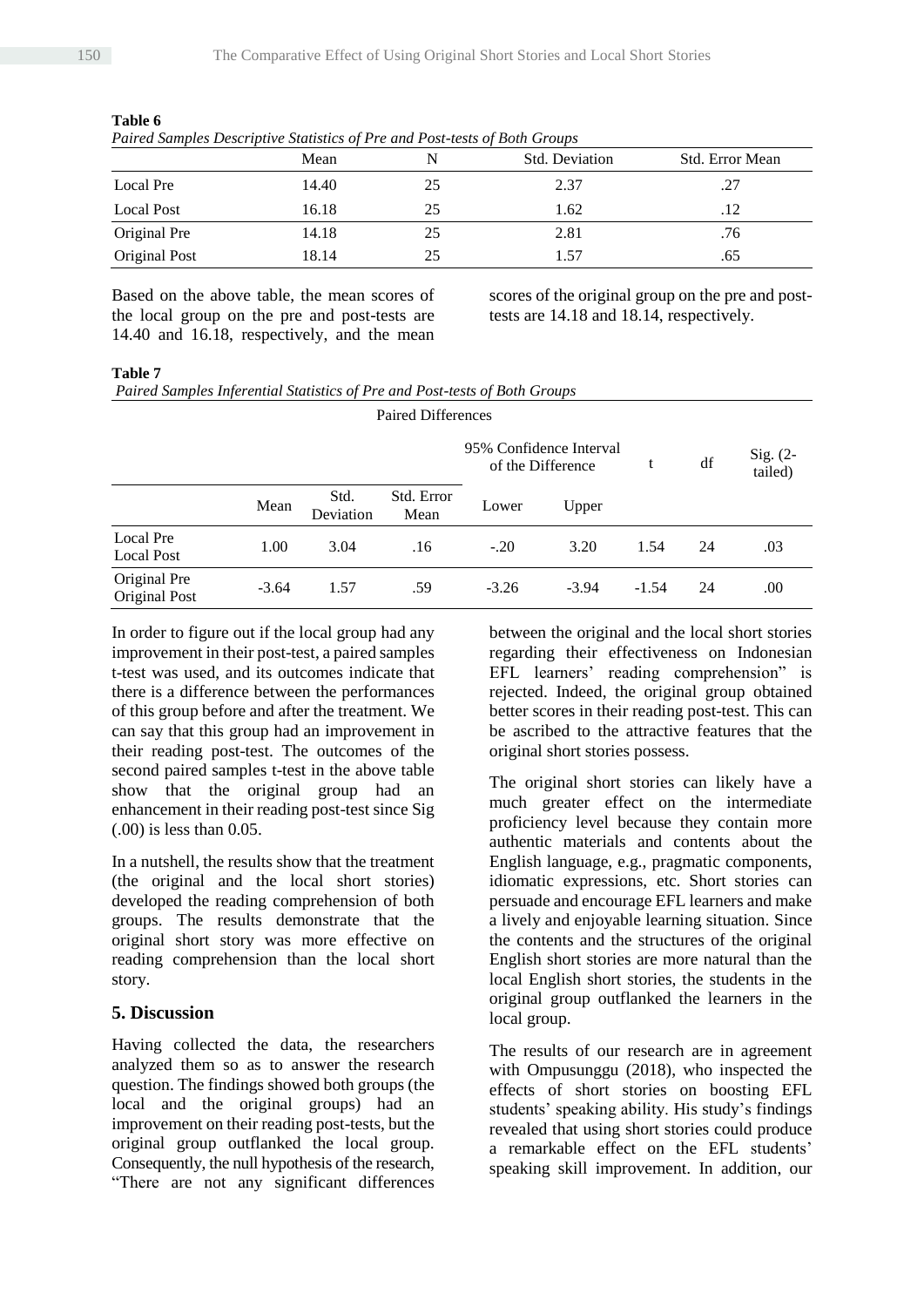research is supported by Karabacaka and Erdema (2014), who examined the influences of applying English short stories on the students' English language achievement. Their results indicated that the application of English storybooks in English classes enhanced the students' English achievement when compared with the conventional techniques. Furthermore, this study is advocated by the idea of Pardede (2011), who claimed that the storybooks and the activities related to the storybooks could be applied as highly productive and fruitful techniques to teach vocabulary to EFL students successfully.

The results of the current research have some implications for instructors, students, and material designers. The findings of this research can heighten the importance of using short stores for English teachers. Through using short stories, the English teachers can familiarize their pupils with the target cultural themes. The outcomes of this research can encourage EFL learners to expose themselves to cultural materials. The students can develop all four skills by reading English short stories. The findings of our research can encourage the material developers to incorporate storybooks into the lesson syllabuses.

In conclusion, this study indicated that using both local and original short stories can develop EFL learners' reading comprehension, but the original short stories are more effective than the local ones. Here, it can be claimed that receiving instruction through applying short stories as the sources of cultural materials can facilitate English learning. Considering the usefulness and the importance of the short stories, they are highly offered to be used in instructional contexts. The use of short stories must be regarded based on specific classifications such as the students' proficiency and preference and the length of the short story. For some places in which local culture is greatly valued, the local short stories can be used as an alternative in supplying English materials so that the learners can be more familiar and be more motivated to learn English. In other places that the target culture is more appreciated, the original short stories are good tools for enhancing the students' English language.

This study suffers from some limitations. One limitation is that the research worked just on 50 subjects. So, the results cannot be generalized to a large number of EFL learners. The next studies are offered to work on more participants to increase the generalizability of their results. Furthermore, only a pre-test and a post-test were applied for collecting the data; future researchers are recommended to use other instruments, including questionnaires, interviews, and checklist to get more valid data. This study examined the effects of using the local and the original short stories on reading comprehension; the upcoming investigations are suggested to examine the effects of the local and the original short stories on other skills and sub-skills. The treatment of this study lasted only five sessions; the next researchers are recommended to extend the session numbers to get more reliable data.

## **References**

- Al-Mahrooqi, R. (2012). Reading literature in English: Challenges facing Omani college students. *Asian EFL Journal, 57*, 24-51.
- Al-Mahrooqi, R., & Denman, C. (2016). Establishing a reading culture in Arabic and English in Oman. *Arab World English Journal, 7*(1), 5-17.
- Al Siyabi, M. S. (2017). Integrating true short stories into English classes: The case of foundation students in Oman. *English Language Teaching, 10*(3), 165-170.
- Block, E. (2004). The comprehension strategies of second language readers. *TESOL Quarterly, 20*(3), 463-494.
- Bouache, R. (2010). *The impact of listening to short stories on comprehension* (Unpublished master's thesis). Mentouri University, Constantine, Algeria.
- Butler, I. (2002). Language through literature through language: An action research report on the English 100 course at the University of North West. *Literator, 23*(2), 33-50.
- Collie, J., & Slater, S. (1991). *Teaching literature*. Harlow: Longman.
- Day, R. R., & Bamford, J. (1998). *Extensive reading in the second language classroom*. Cambridge, England: Cambridge University Press.
- Fawkes, S. (2001). *Using authentic materials and media in key stages 3 and 4*. London, England: CILT.
- Friedman, G. (2011). Learner-created lexical databases using web-based source material. *ELT Journal, 63*(2), 126-136.